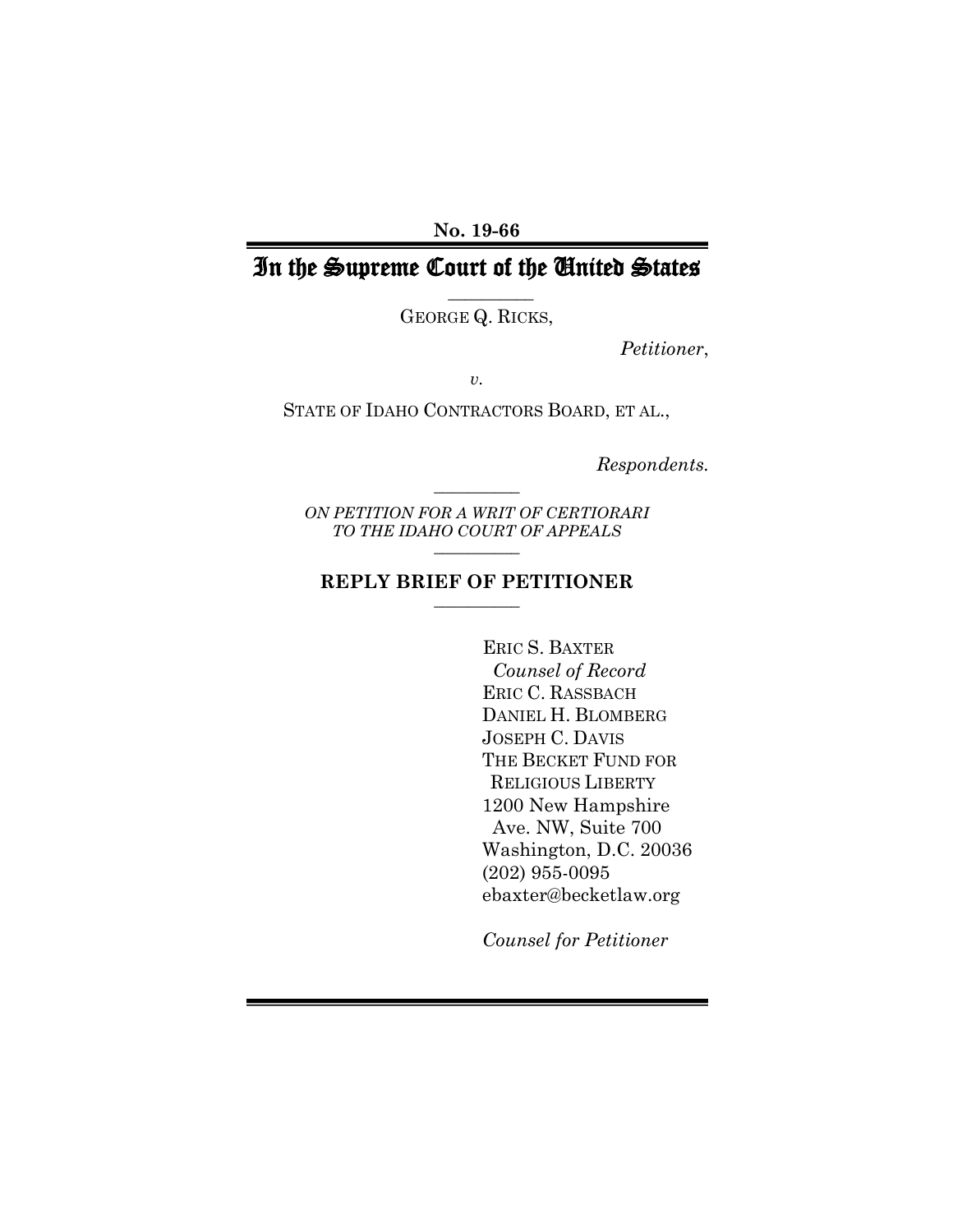## **TABLE OF CONTENTS**

|                                             | Page |
|---------------------------------------------|------|
|                                             |      |
|                                             |      |
|                                             |      |
|                                             |      |
| L                                           |      |
|                                             |      |
| B. Stare decisis poses no obstacle          |      |
| II. This is an ideal vehicle for revisiting |      |
|                                             |      |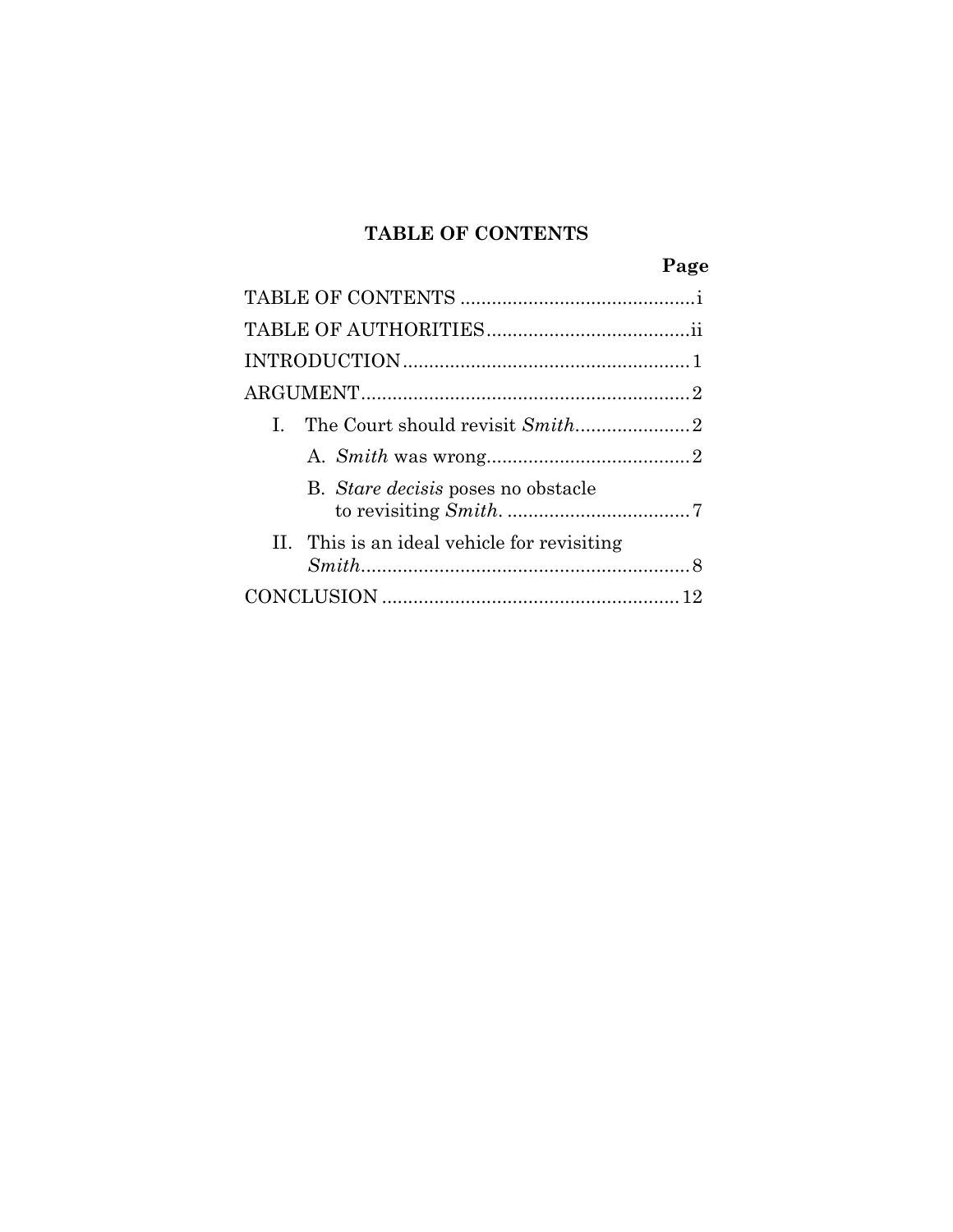# **TABLE OF AUTHORITIES**

# **Page(s)**

# **Cases**

| Cases                                                          |
|----------------------------------------------------------------|
| American Legion v. American<br>Humanist Ass'n,                 |
| Bowen v. Roy,                                                  |
| <i>Braunfeld</i> v. <i>Brown</i> ,                             |
| Burwell v. Hobby Lobby Stores, Inc.,                           |
| Cantwell v. Connecticut,                                       |
| Church of Lukumi Babalu Aye, Inc.<br>v. City of Hialeah,       |
| Crawford v. Washington,                                        |
| <i>Gamble v. United States,</i>                                |
| Gillette v. United States.                                     |
| Goldman v. Weinberger,                                         |
| Gonzales v. O Centro Espirita<br>Beneficente Uniao do Vegetal, |

ii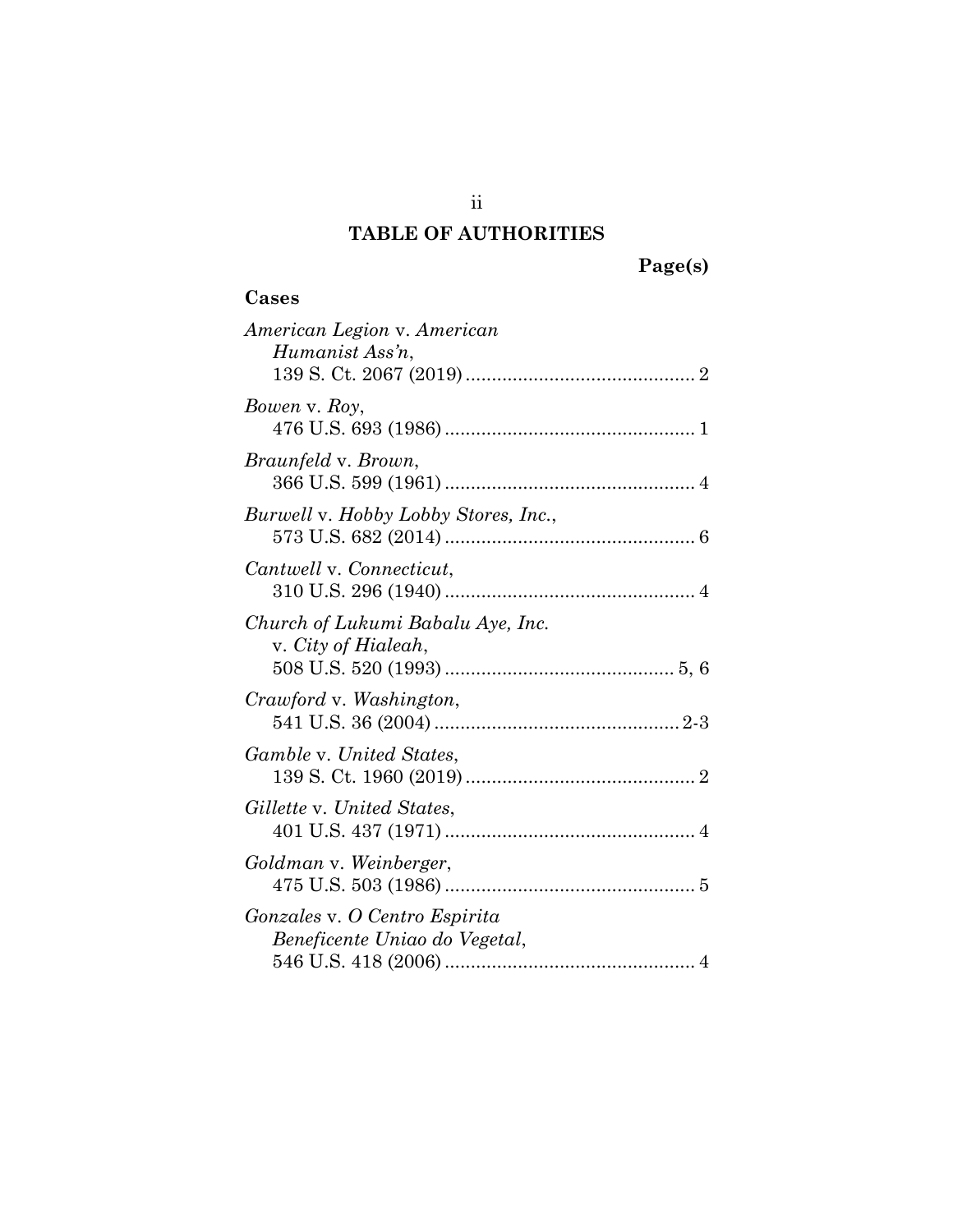| Harris v. Reed,                                                |
|----------------------------------------------------------------|
| <i>Holt</i> v. <i>Hobbs</i> ,                                  |
| Janus v. AFSCME,                                               |
| Lyng v. Northwest Indian Cemetery<br>Protective Ass'n,         |
| Masterpiece Cakeshop, Ltd. v. Colorado<br>Civil Rights Comm'n, |
| Michigan v. Long,                                              |
| Minersville Sch. Dist. v. Gobitis,                             |
| Reynolds v. United States,                                     |
| Sherbert v. Verner,                                            |
| Trinity Lutheran Church of<br>Columbia, Inc. v. Comer,         |
| Trump v. Hawaii,                                               |
| United States v. Gaudin,                                       |
| United States v. Lee,                                          |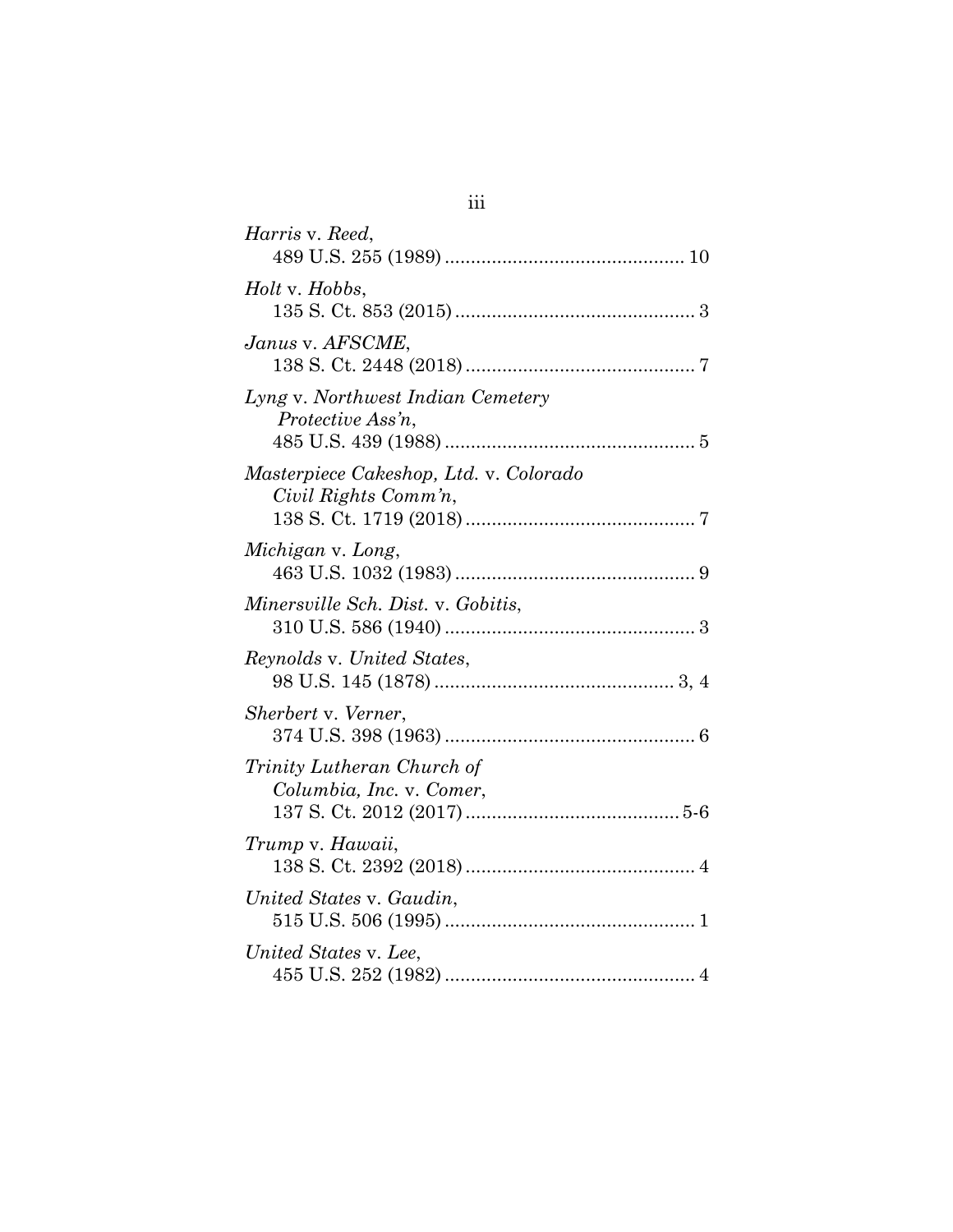| West Virginia Bd. of Educ. v. Barnette, |  |
|-----------------------------------------|--|
| Wisconsin v. Yoder,                     |  |
| Yellowbear v. Lampert,                  |  |
| <b>Statutes</b>                         |  |
| T1 1 0 1 0 10 000                       |  |

# **Other Authorities**

| Douglas Laycock, The Religious Freedom<br><i>Restoration Act, 1993 BYU L. Rev. 221</i> 3-4 |
|--------------------------------------------------------------------------------------------|
| Christopher Lund, The Propriety of Religious<br><i>Exemptions: A Response to Sager,</i>    |
| Michael McConnell, Free Exercise Revisionism<br>and the Smith Decision,                    |
| Office of Child Support Enforcement, Dep't of<br>Health & Human Servs., <i>Handbook on</i> |
| James Oleske, Free Exercise (Dis)honesty,                                                  |

### iv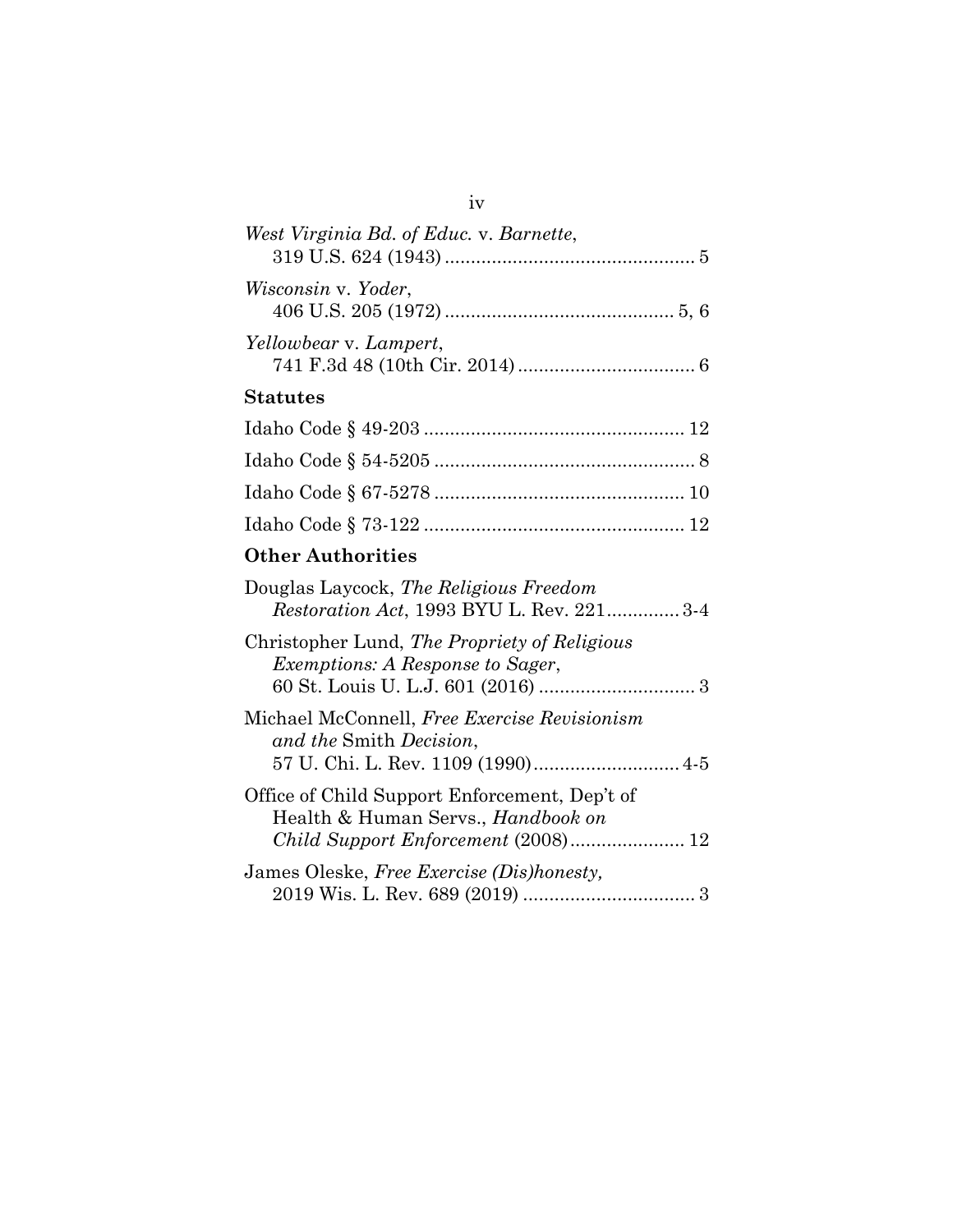#### **INTRODUCTION**

The State's brief only reinforces the need to revisit *Employment Division* v. *Smith*. The State has no answer to the petition's arguments that *Smith* is inconsistent with the text and historical meaning of the Free Exercise Clause. And "*stare decisis* cannot possibly be controlling" where a ruling's "underpinnings" have been "eroded[] by subsequent decisions of this Court." *United States* v. *Gaudin*, 515 U.S. 506, 521 (1995). That's exactly what has happened here. The post-*Smith* Court has already held that *Smith* was inconsistent with precedent, and it's already held that courts are perfectly capable of scrutinizing the need for government burdens on religion.

Not only should *Smith* be revisited, but this is an ideal case for doing it. Contrary to the State's argument, the lower court's inconclusive (and incorrect) musings about whether then-*pro se* Ricks checked all state-law exhaustion boxes fail the Court's "clear statement" rule for assessing whether an adequate and independent state ground bars review. And the State's argument that it would survive strict scrutiny even absent *Smith* puts the cart before the horse: this case arises on a motion to dismiss, so the State has offered no evidence whatsoever that forcing Ricks to provide his Social Security number is the only way to support its interests in finding deadbeat parents and stopping unscrupulous contractors.

Indeed, when factfinding does occur, it's likely to show—as in *Bowen* v. *Roy*—that the State can easily accomplish its goals with alternative identification. And it can probably get Ricks's number without in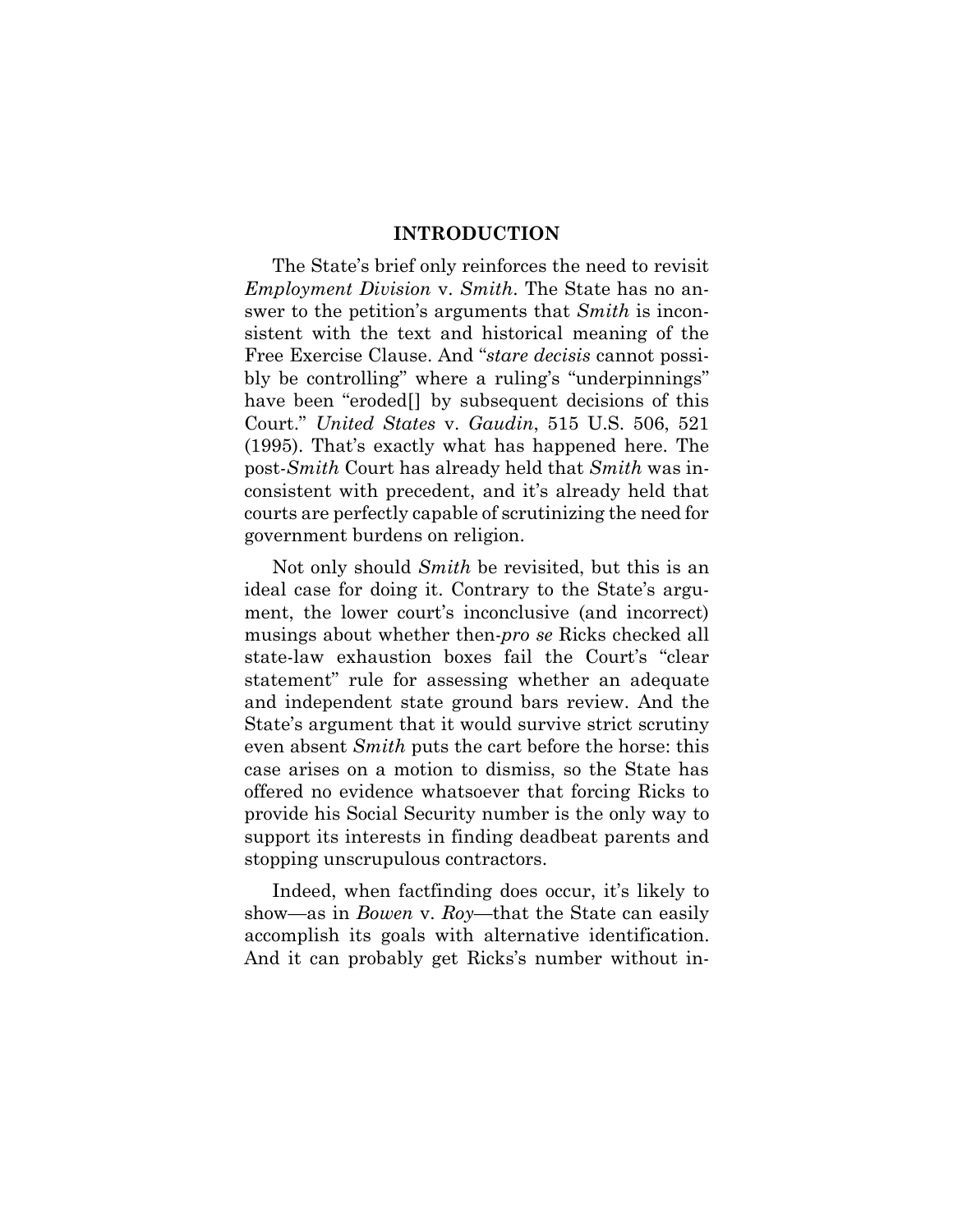volving Ricks. Under a Constitution that "aim[s] to foster a society in which people of all beliefs can live together harmoniously," the State should have to explore these alternatives before barring a citizen from his occupation because he can't renounce his religious beliefs. *American Legion* v. *American Humanist Ass'n*, 139 S. Ct. 2067, 2074 (2019).

#### **ARGUMENT**

#### **I. The Court should revisit** *Smith***.**

#### **A.** *Smith* **was wrong.**

*Smith* was wrong, as a matter of text, historical meaning, precedent, and policy. Pet. 11-31. The State offers no response on text or history, and its arguments on precedent and policy—recycled from *Smith* itself—fall short of the mark.

1. *Smith* conflicts with the Free Exercise Clause's text and history. The text draws no distinction between incidental and targeted prohibitions of religious exercise. Pet. 15-17. And historically, free exercise was understood to require exemptions regardless of neutrality and general applicability, as indicated by (1) the state forerunners of the federal Free Exercise Clause; (2) the exemptions recognized at the founding and contemplated at incorporation; and (3) free exercise's founding-era philosophical underpinnings. Pet. 17-21.

Mimicking *Smith* itself, the State addresses none of this. Yet text and history are primary determinants of the correctness of this Court's constitutional decisions. See, *e.g.*, *Gamble* v. *United States*, 139 S. Ct. 1960 (2019) (certiorari granted to reconsider precedent in light of text and history); *Crawford* v. *Washington*,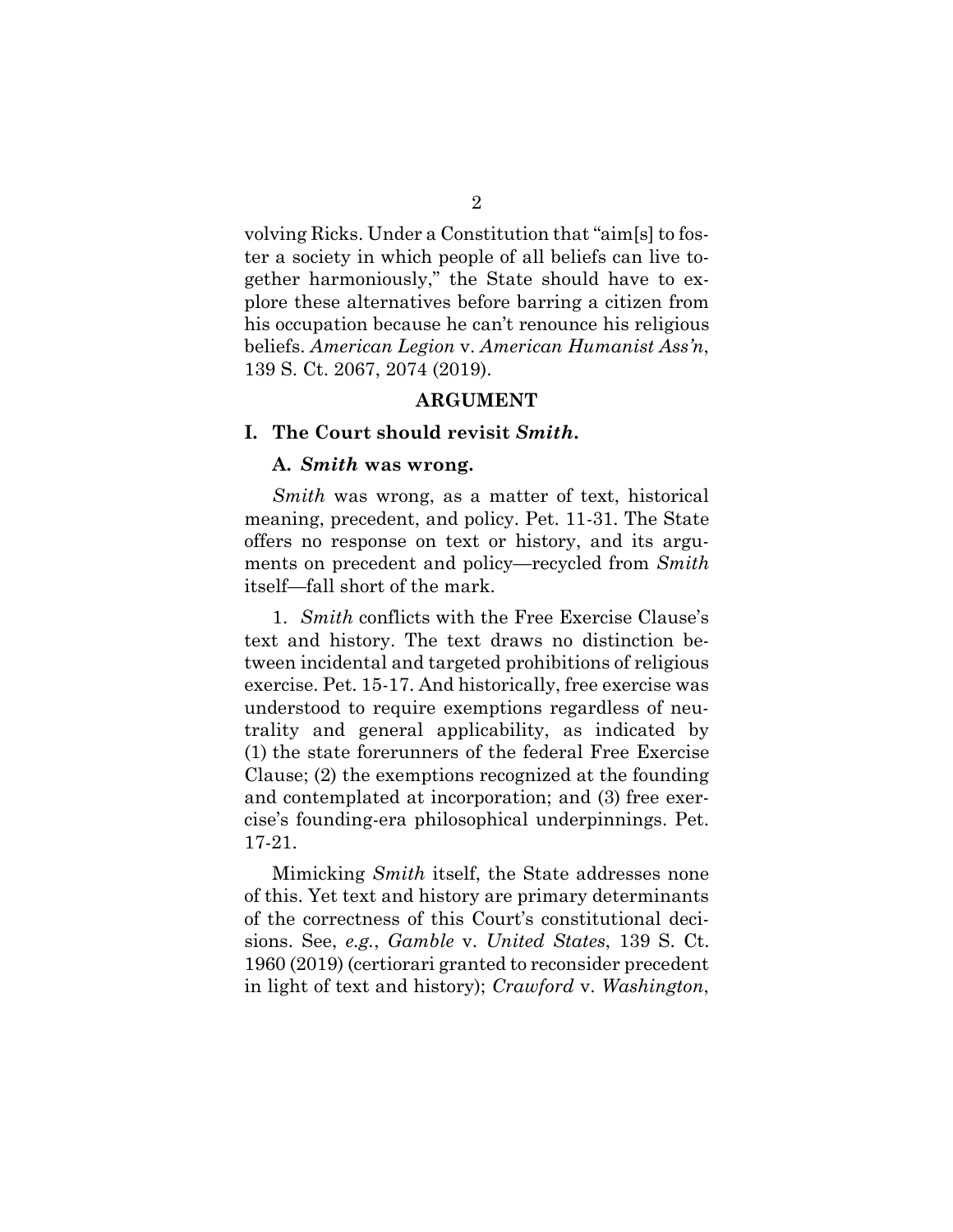541 U.S. 36 (2004) (same). Correcting *Smith*'s inattention to text and history, and thus aligning free exercise law with the "return to a jurisprudence of original meaning," is alone reason to grant the petition. Center for Constitutional Jurisprudence Br. 2-5.

2. The State rests its defense of *Smith* primarily on pre-*Smith* precedent. But this Court has already rejected that argument. While the State insists that *Smith* was "not" "a departure from Free Exercise cases," BIO 11-14, the Court has unanimously held the opposite: "*Smith* largely repudiated the method of analysis used in prior free exercise cases." *Holt* v. *Hobbs*, 135 S. Ct. 853, 859 (2015); see also Lund, *The Propriety of Religious Exemptions: A Response to Sager*, 60 St. Louis U. L.J. 601, 604 (2016) ("The idea that the no-exemptions position has always been our law—a core claim of *Smith*"—was "abandoned" in *Holt*). It's unjust for believers like Ricks to continue suffering under a rule whose reasoning this Court has already disavowed. In any event, the Court was correct to recognize *Smith's* break with precedent. *Smith*'s treatment of the caselaw convinced no one at the time, Pet. 22 & n.5, and continues to attract fresh criticism from all quarters today, Oleske, *Free Exercise (Dis)honesty,* 2019 Wis. L. Rev. 689.

The State doesn't rehabilitate it here. Far from it: the State headlines its defense of *Smith* with citations to *Reynolds*<sup>1</sup> and *Gobitis*<sup>2</sup> cases which gave rise to some of the most "shameful \* \* \* episodes" of persecution of minority religions in our history. Laycock, *The* 

<sup>1</sup> *Reynolds* v. *United States*, 98 U.S. 145 (1878).

<sup>2</sup> *Minersville Sch. Dist.* v. *Gobitis*, 310 U.S. 586 (1940).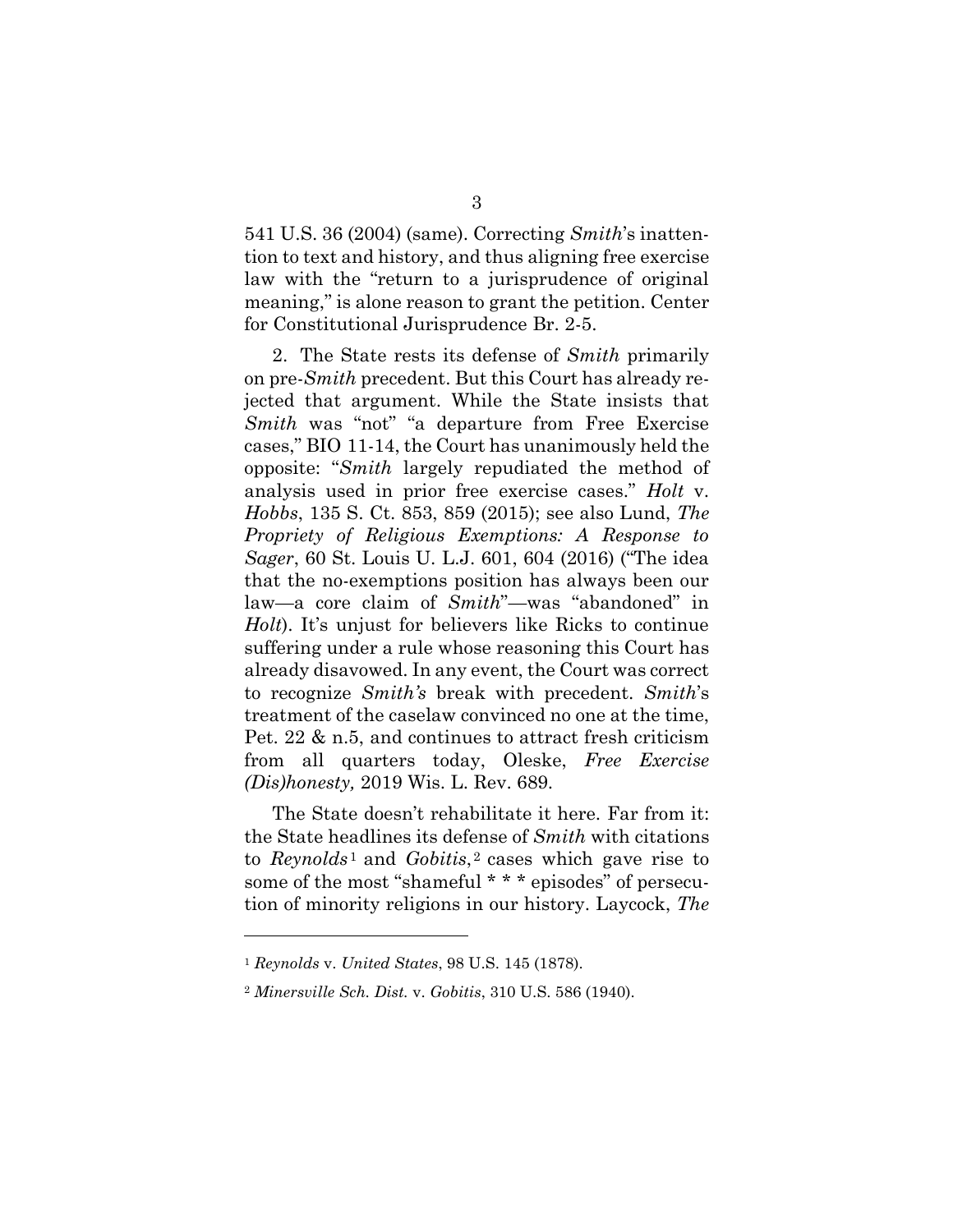*Religious Freedom Restoration Act*, 1993 BYU L. Rev. 221, 222-224. If these cases are *Smith*'s best supports, that's reason to abandon it, not keep it. Cf. *Trump* v. *Hawaii*, 138 S. Ct. 2392, 2423 (2018) ("*Korematsu* was gravely wrong the day it was decided, has been overruled in the court of history, and—to be clear—has no place in law under the Constitution." (internal quotation marks omitted)).

And it is not just the notorious cases. Every case the State cites to support *Smith* is either consistent with an exemption regime or no longer good law.

*Reynolds*, for example, turned on the notion that the Free Exercise Clause protects only belief, not conduct. 98 U.S. at 166-167. That idea was abandoned long ago, *Cantwell* v. *Connecticut*, 310 U.S. 296, 303- 304 (1940), and is irreconcilable with the Clause's explicit protection of "exercise." *Lee*, <sup>3</sup> *Gillette*, <sup>4</sup> and *Braunfeld*<sup>5</sup> are all cases in which the government "demonstrate[d] a compelling interest" sufficient to negate the requested accommodation—not cases (like *Smith*) in which the government's interest was treated as irrelevant. *Gonzales* v. *O Centro Espirita Beneficente Uniao do Vegetal*, 546 U.S. 418, 435 (2006) (discussing *Lee* and *Braunfeld*); see also McConnell, *Free Exercise Revisionism and the* Smith *Decision*, 57 U.

l

<sup>3</sup> *United States* v. *Lee*, 455 U.S. 252 (1982).

<sup>4</sup> *Gillette* v. *United States*, 401 U.S. 437 (1971).

<sup>5</sup> *Braunfeld* v. *Brown*, 366 U.S. 599 (1961).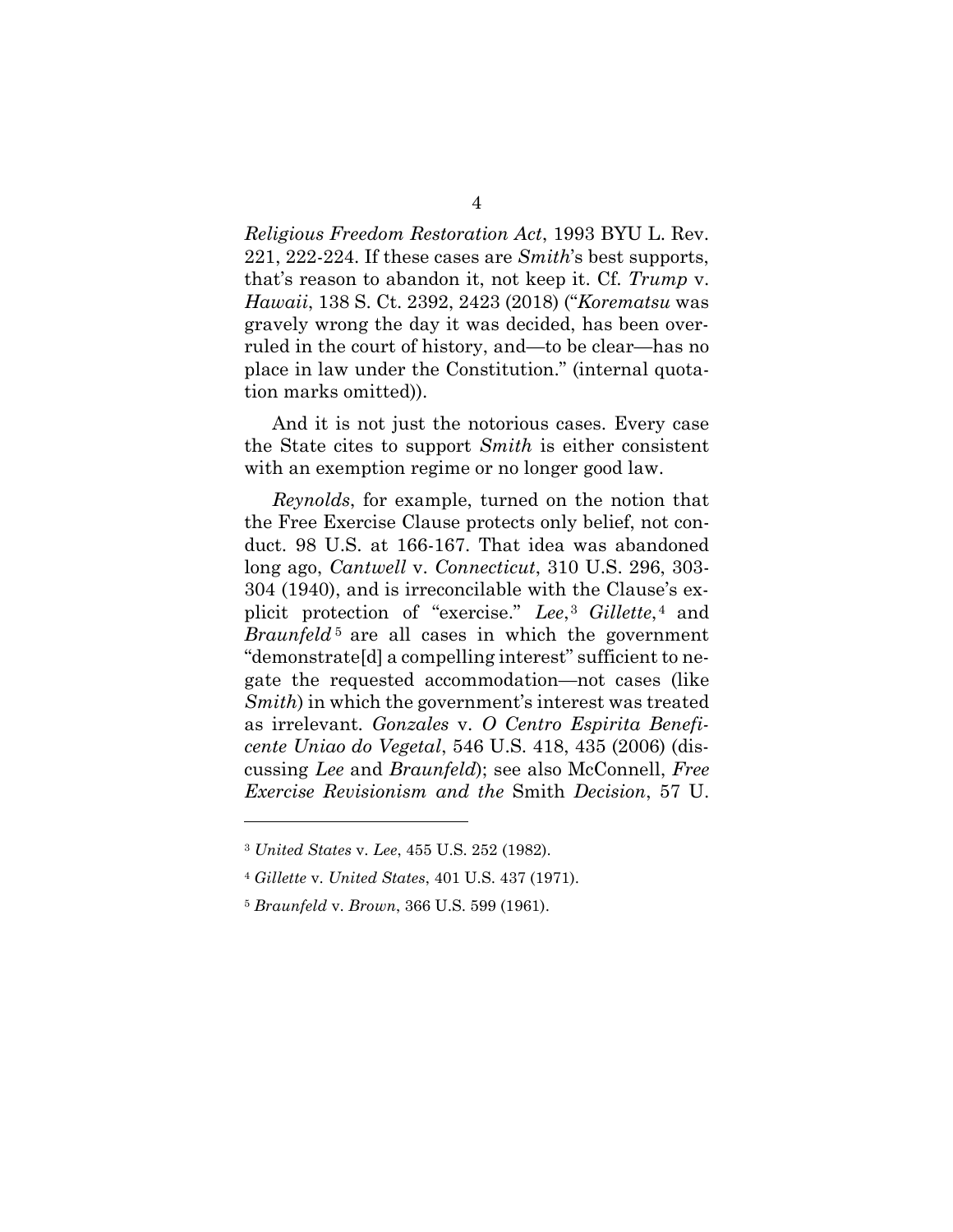Chi. L. Rev. 1109, 1126 & n.81 (1990) (*Gillette* "unequivocally applied the very constitutional standard that *Smith* stated had 'never' been applied"). *Goldman*<sup>6</sup> and *Lyng* <sup>7</sup> involved unique contexts in which the Court identified "special reasons to defer to the judgment of the political branches"—the military and federal land management. *Church of Lukumi Babalu Aye, Inc.* v. *City of Hialeah*, 508 U.S. 520, 570 n.5 (1993) (Souter, J., concurring). And *Gobitis* was overruled in *Barnette*, because "freedoms of speech and of press, of assembly, and of worship may not be infringed" on the mere rational-basis grounds later held to suffice in *Smith*. *West Virginia Bd. of Educ.* v. *Barnette*, 319 U.S. 624, 639 (1943).

As for the pre-*Smith* cases requiring exemptions, the State's attempted distinctions wilt under scrutiny. The State parrots *Smith*'s claim that *Wisconsin* v. *Yoder*, 406 U.S. 205 (1972), involved a "hybrid" of free exercise and parental rights. BIO 13-14. But *Yoder* took pains to explain that the plaintiffs would have lost had their motivations not been religious. 406 U.S. at 215-216. And *Yoder* mentioned "the parental rights recognized in *Pierce* v. *Society of Sisters*" "only to distinguish" them. *Lukumi*, 508 U.S. at 566 n.4 (Souter, J., concurring).

The State's designation of *Sherbert*, *Thomas*, and *Hobbie* as mere "unemployment compensation cases" is likewise rooted only in *Smith*'s own *ipse dixit*. Cf. *Trinity Lutheran Church of Columbia, Inc.* v. *Comer*,

<sup>6</sup> *Goldman* v. *Weinberger*, 475 U.S. 503 (1986).

<sup>7</sup> *Lyng* v. *Northwest Indian Cemetery Protective Ass'n*, 485 U.S. 439 (1988).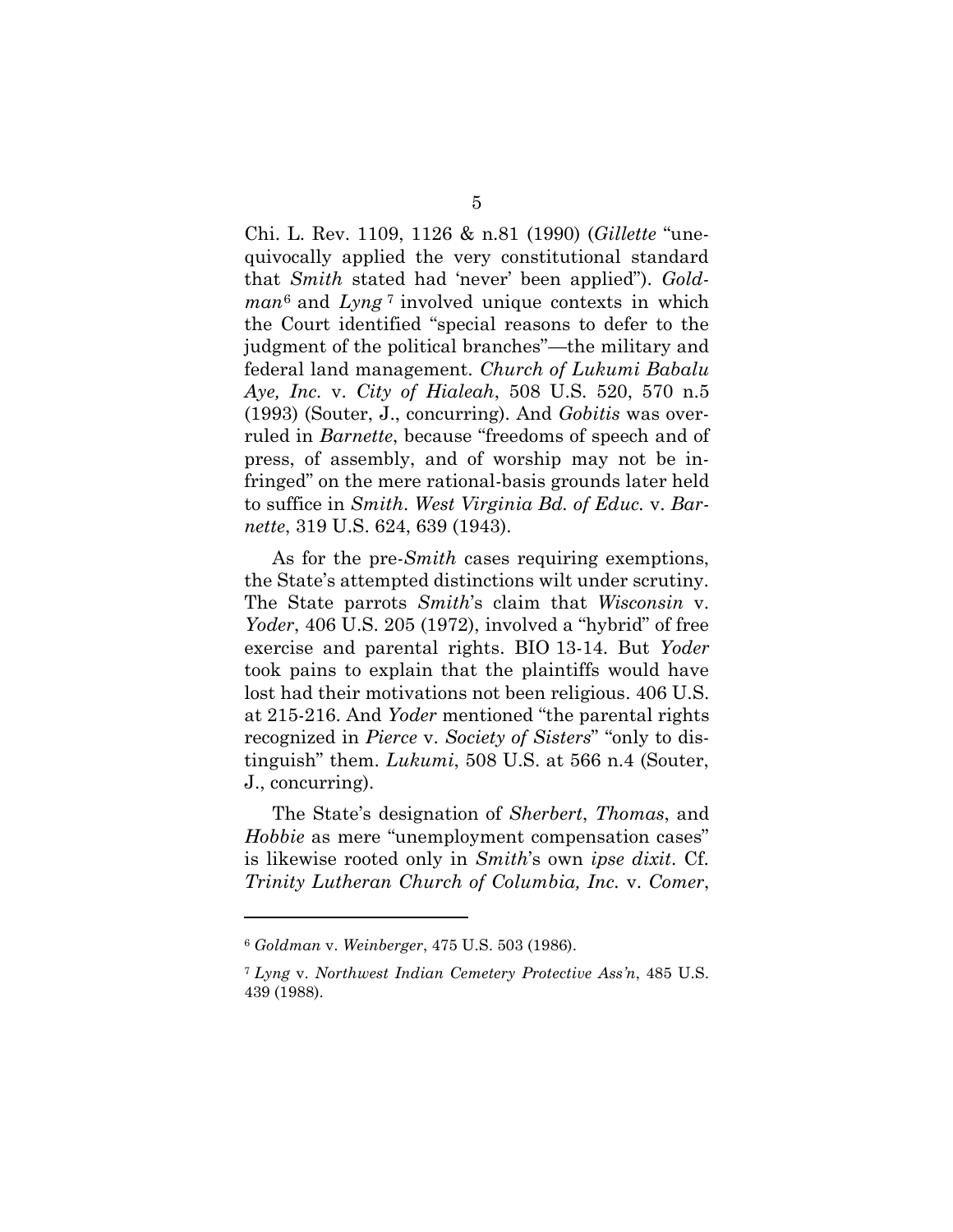137 S. Ct. 2012, 2026 (2017) (Gorsuch, J., concurring in part) ("[O]ur cases are governed by general principles, rather than ad hoc improvisations." (internal quotation marks omitted)). Before *Smith*, this Court routinely applied these cases in contexts far removed from unemployment compensation. See, *e.g.*, *Yoder*, 406 U.S. at 215, 220, 221, 230, 235 & n.22, 236 (relying on *Sherbert* at every step in the analysis); see also *Lukumi*, 508 U.S. at 568 (Souter, J., concurring) (collecting examples). The sole explanation the State now offers for the distinction—that, unlike the peyote ritual in *Smith*, the conduct that led to the plaintiffs' unemployment in *Sherbert* and *Thomas* wasn't "prohibited by law," BIO 13—is confused. Of course it wasn't illegal for Sherbert to refuse to work on Saturday. But the government penalized her for doing so, which is why she needed the Constitution to require an exemption. *Sherbert* v. *Verner*, 374 U.S. 398, 401, 408-409 (1963).

3. Finally, the State briefly defends *Smith* as policy, asserting that *Smith* is justified because courts can't "question the sincerity or centrality" of a belief. BIO 13. But the point about sincerity is simply wrong: This Court has recognized that courts can (indeed *must*) weed out insincere claims. *Burwell* v. *Hobby Lobby Stores, Inc.*, 573 U.S. 682, 717-718 & n.28 (2014). As for centrality, the State is right that it can't be considered, but wrong that this matters here. Courts for decades have managed to apply RFRA and RLUIPA, even while recognizing that they prohibit centrality inquiries. See, *e.g.*, *Yellowbear* v. *Lampert*, 741 F.3d 48, 54 (10th Cir. 2014) (Gorsuch, J.). That experience shows there's nothing incompatible about enforcing the exemptions the Constitution requires while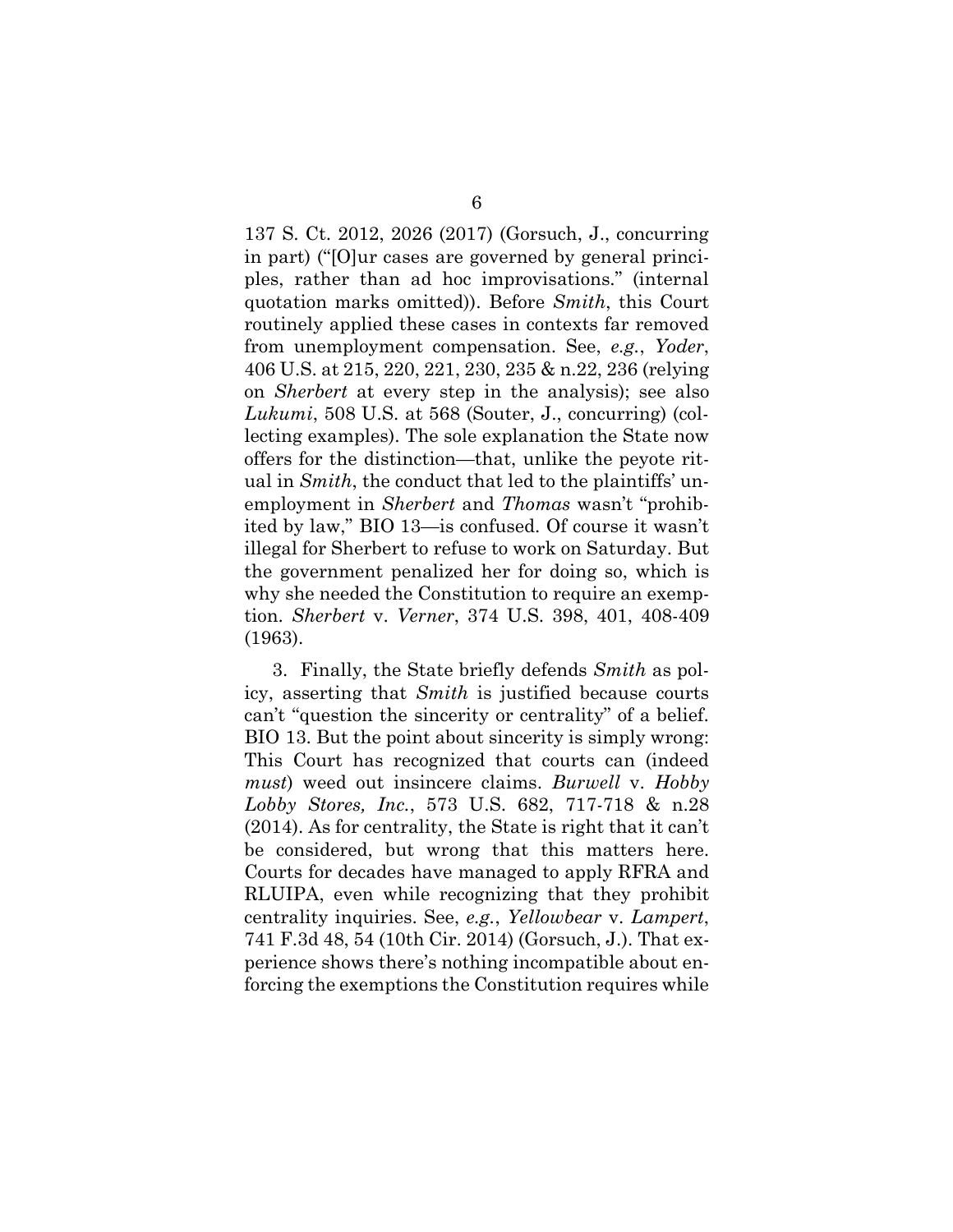avoiding the religious questions the Constitution forbids.

#### **B.** *Stare decisis* **poses no obstacle to revisiting** *Smith***.**

The State argues that it's more important for the law to be "settled" than "settled right." BIO 14-15, 16. But *Smith* is neither. It immediately sparked condemnation from civil rights groups across the political spectrum, was rejected by Congress and 32 states, and has been vehemently criticized by prominent scholars and at least ten Justices. Pet. 12-14, 28-31; see also *Masterpiece Cakeshop, Ltd.* v. *Colorado Civil Rights Comm'n*, 138 S. Ct. 1719, 1734 (2018) (Gorsuch, J., concurring) ("*Smith* remains controversial"). And far from reinforcing *Smith*, this Court's post-*Smith* freeexercise cases "in fact have never applied *Smith* to reject another fully briefed free exercise claim." Ten Legal Scholars Br. 3, 19-21. In any case, *stare decisis* "is at its weakest" on constitutional claims and applies "with perhaps least force of all" to decisions that shortchange First Amendment rights. *Janus* v. *AFSCME*, 138 S. Ct. 2448, 2478 (2018)*.*

The State's only counter on *stare decisis* is to say that the petition focused only on whether *Smith* was wrong, rather than on the other reasons for overruling it. BIO 15-16. Not so. As the petition explained at length, *Smith* should be overruled not just because it was wrong but also because it was poorly reasoned, doesn't fit with other law, invented a difficult-to-apply test that has fractured the lower courts, rested on raw policy intuitions that have been disproven through experience, and has caused many—particularly religious minorities—to unnecessarily suffer for following their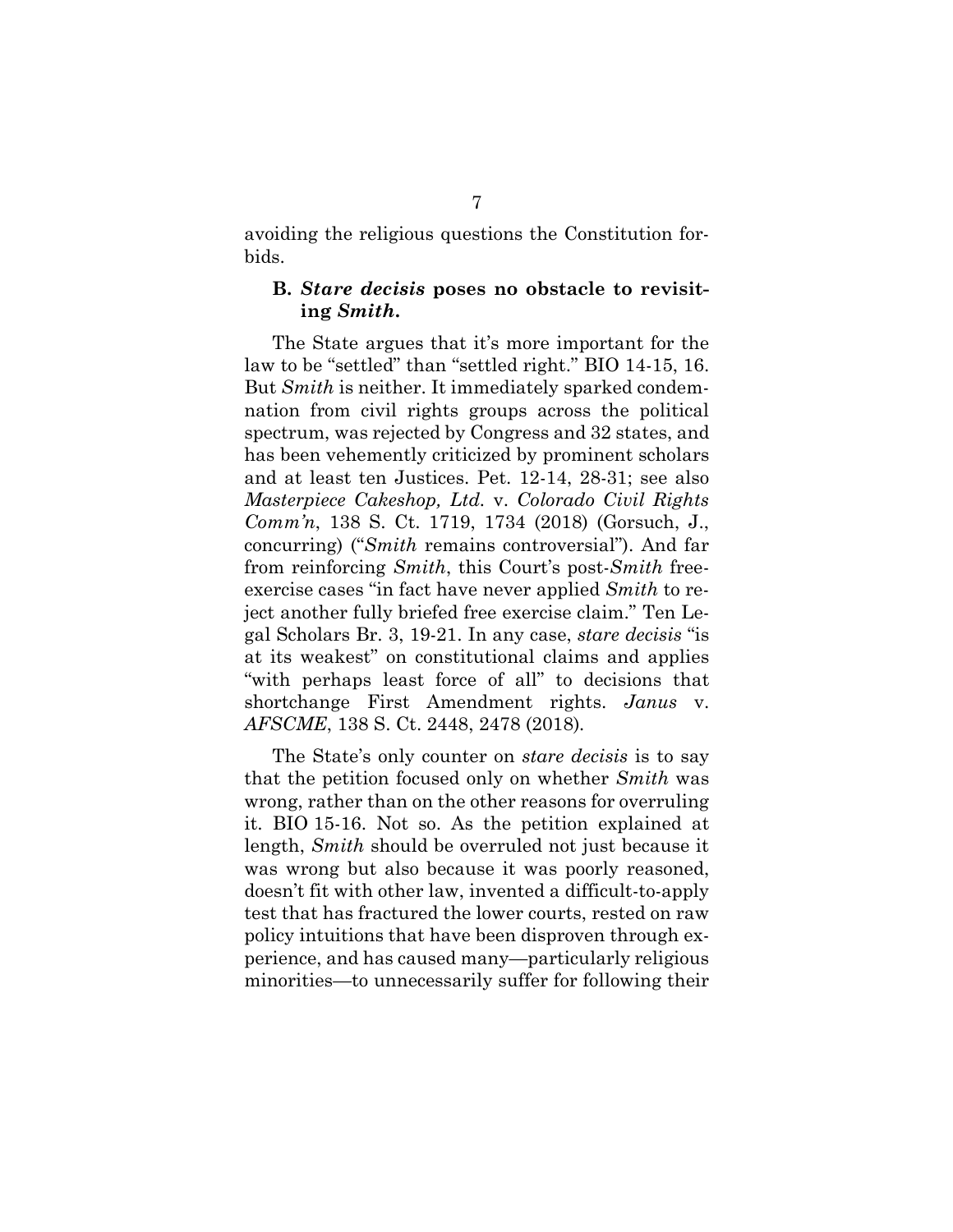consciences. Pet. 5 & n.1, 21-31 (applying the *stare decisis* factors the State says should apply).

#### **II. This is an ideal vehicle for revisiting** *Smith***.**

The State does not directly dispute that its requirement that contractors provide a Social Security number—on threat of criminal fines and imprisonment—is neutral and generally applicable. In passing, however, the State notes that "there are several exemptions to registering as a contractor, one of which includes being employed by a contractor that is registered." BIO 4. But that is irrelevant. The so-called exemptions simply identify activities that *aren't* contracting, such as working for, volunteering for, or providing supplies to a contractor, or engaging in activities peripheral to contracting. Idaho Code § 54-5205. The State does not dispute that there are no exemptions from the Social Security number requirement for what Ricks seeks to do: register himself as an actual contractor.<sup>8</sup>

Nor does the State dispute that dismissal at the motion-to-dismiss stage isolated purely legal issues for this Court's review—issues concerning the meaning and purpose of the Free Exercise Clause. And it does not dispute that Ricks's claims are narrowly focused on securing his ability to work and not on challenging his obligation to pay taxes or the government's ability to use his Social Security number for its own purposes.

<sup>8</sup> Contrary to the State at BIO 5 n.4, Ricks has never stated "that he has been working as a contractor in the construction industry for the last 40 years." The words "as a contractor" are the State's fabrication. Compare Pet. 7. The State elsewhere concedes that registration is not required for construction workers. BIO 4.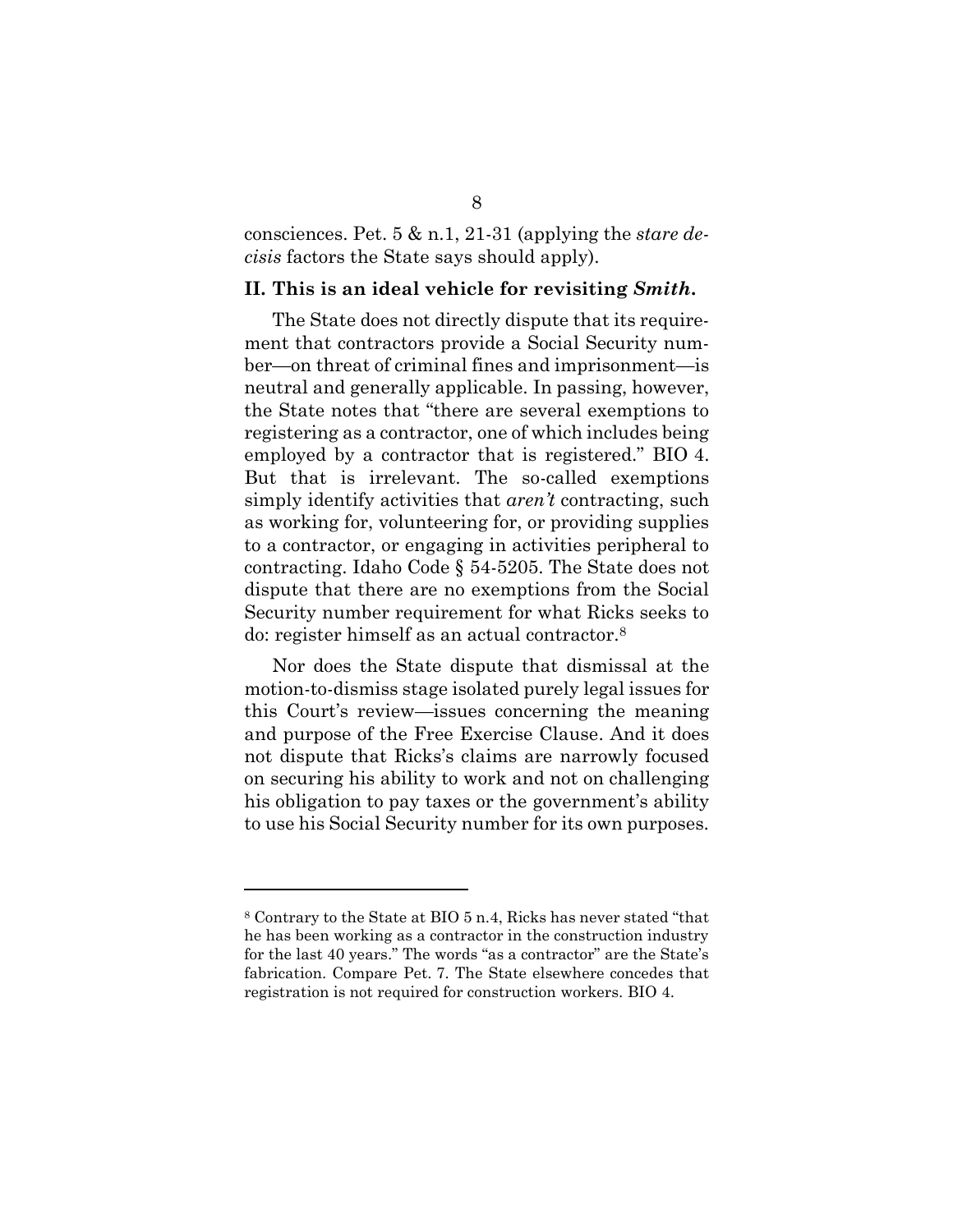Instead, the State alleges that the Court lacks jurisdiction and that a ruling in Ricks's favor would be futile. Both arguments are unavailing.

The State first suggests that "Ricks' case is subject to an independent state-law jurisdictional bar" because Ricks, proceeding *pro se*, failed to exhaust administrative remedies allegedly required by state law. BIO 1, 17-20. But this would thwart the Court's jurisdiction only if the state court had ruled "clearly and expressly" that the dismissal of Ricks's claims was "based on bona fide separate, adequate, and independent [state law] grounds." *Michigan* v. *Long*, 463 U.S. 1032, 1041 (1983). By contrast, if the state court ruling "fairly appears to rest primarily on federal law, or to be interwoven with the federal law," and "the adequacy and independence of any possible state law ground is not clear from the face of the opinion," this Court's jurisdiction remains unimpeded. *Id.* at 1040- 1041.

Here, the Idaho court's opinion gives no plain statement of an adequate and independent state-law ground. To the contrary, the court expressly admits *uncertainty* about the alleged failure to exhaust, stating that

the record does not demonstrate what, if any, administrative review occurred

and

it is unclear if Ricks exhausted the appropriate administrative procedures.

Pet. App. 9a, 10a. Because the court then "clearly went on to reject [Ricks's] federal claim on the merits," its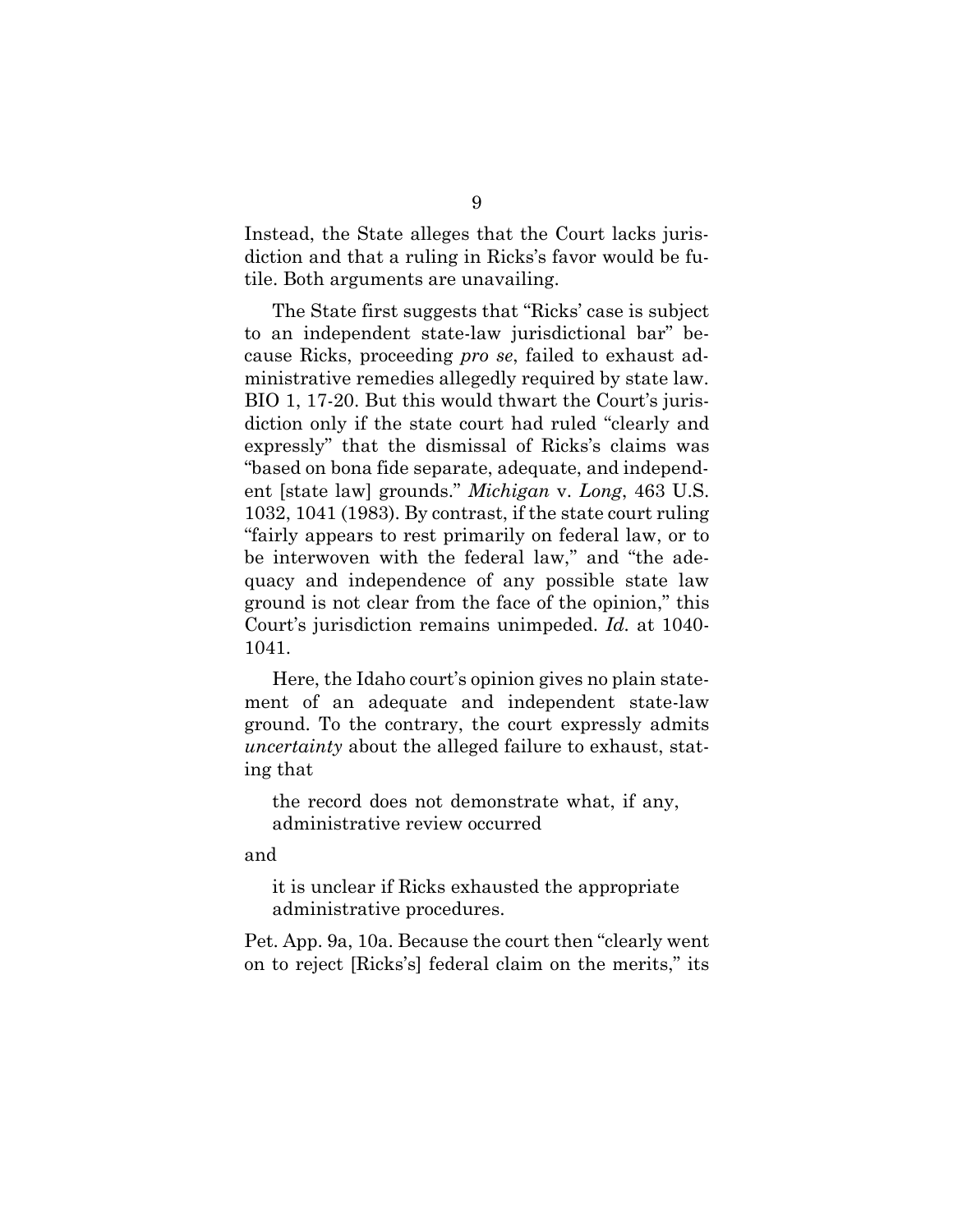discussion of exhaustion is "insufficient to demonstrate clearly" whether it "intended to invoke [that doctrine] as an alternative ground" for dismissal. *Harris* v. *Reed*, 489 U.S. 255, 266 n.13 (1989); see Pet. App. 23a-25a.

The speculative nature of the court of appeals' exhaustion analysis is alone sufficient reason to disregard the State's claim of an adequate and independent state ground. And other aspects of the Idaho court's analysis further reinforce the wisdom of finding jurisdiction. For example, although the court of appeals chided the *pro se* Ricks for failing to "argue \* \* \* any of the exceptions to th[e] exhaustion requirement," Pet. App. 9a, it conceded that "neither party" had "raised the issue of administrative exhaustion on appeal." Pet. App. 7a-8a. Thus, Ricks never raised an exhaustion defense only because the State "strategically and effectively determined" not to challenge the supposed "procedural defect" in the first place. BIO 19 n.7. Surely the State ignored the supposed jurisdictional defect only because it knew the argument lacked merit. See Idaho Code § 67-5278 (no exhaustion requirement for declaratory judgment actions).

And the court was simply mistaken in stating that "Ricks did not seek a declaratory judgment in the district court," Pet. App. 9a—an error conceded by the State, BIO 19, and confirmed both by Ricks's second amended complaint, Pet. App. 86a ("Plaintiff seeks relief in the form[] of declaratory judgment"), and the district court's own rulings, Pet. App. 38a (quoting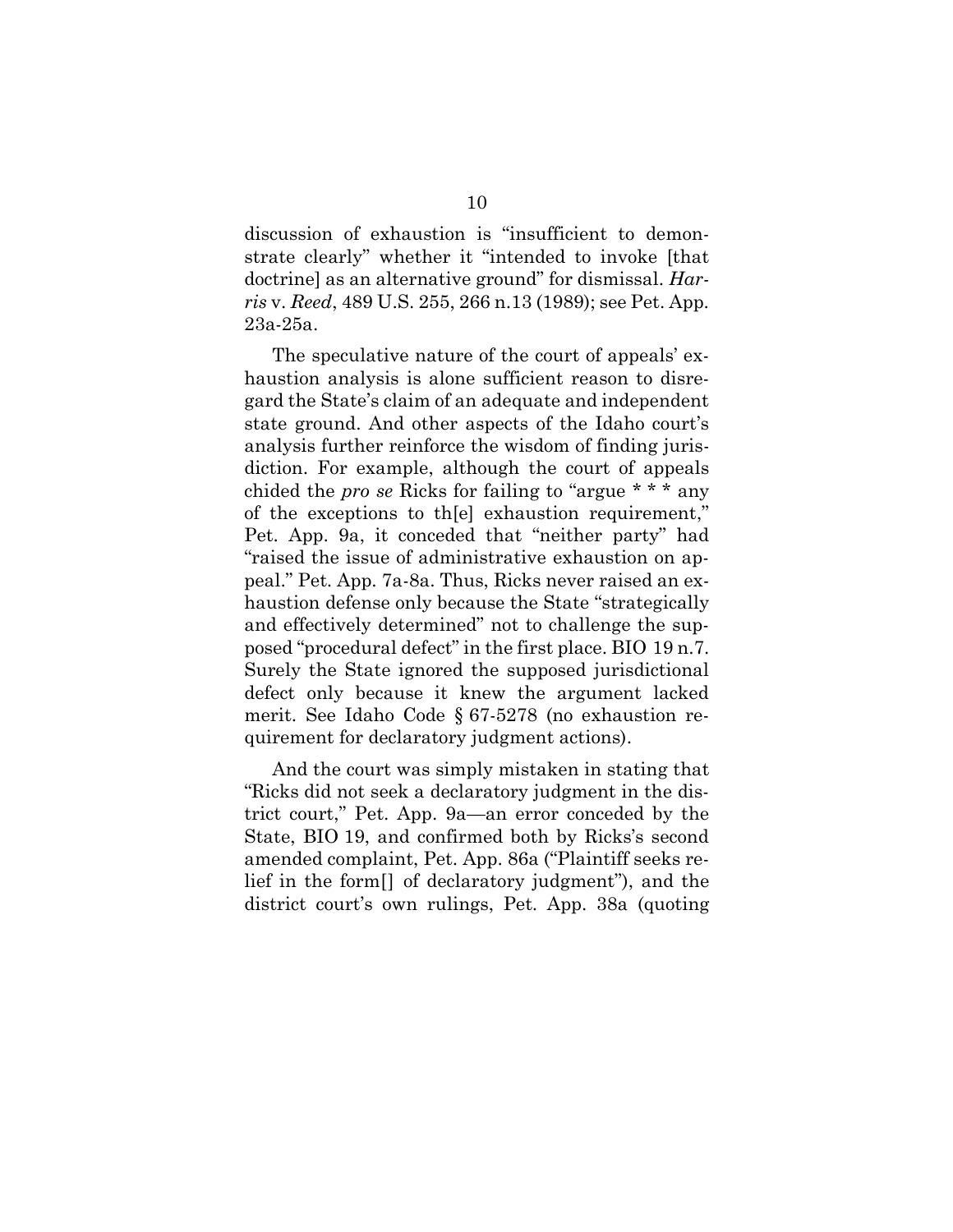Second Amended Complaint for same).<sup>9</sup> Because the court of appeals' exhaustion analysis was both admittedly speculative and demonstrably wrong, there is no reason to conclude that the Idaho courts actually upheld dismissal on that ground, or would do so in the future once the issue is briefed.

The State's second argument—that the court of appeals' rejection of Ricks's *state-law* religious freedom claim means a post-*Smith* Free Exercise claim would likewise fail—is equally unpersuasive. Idaho courts are of course entitled to construe the Idaho statute's version of a compelling-interest test under their own understanding of Idaho law. But that understanding cannot dictate the scope of strict scrutiny or any other standard this Court might apply consistent with a historical understanding of the Free Exercise Clause. And indeed, *any* level of scrutiny above rational basis would at least require a remand for the State to make an affirmative, evidence-based showing why Ricks could not provide an alternative form of identification,<sup>10</sup> or why the State could not otherwise satisfy its claimed interests without forcing a violation of his conscience.

<sup>9</sup> Both the Second Amended Complaint and the district court order acknowledging the claim for declaratory judgment were included in the record before the court of appeals. See BIO 4 n.1. The documents from Ricks's original action complained about at BIO 6 n.5 were cited by the court of appeals. Pet. App. 3a.

<sup>10</sup> The State protests that—at the motion to dismiss stage—there was no record evidence that Ricks was willing to offer his birth certificate as alternative identification. BIO 6 n.5. But it does not deny that a birth certificate could serve that function.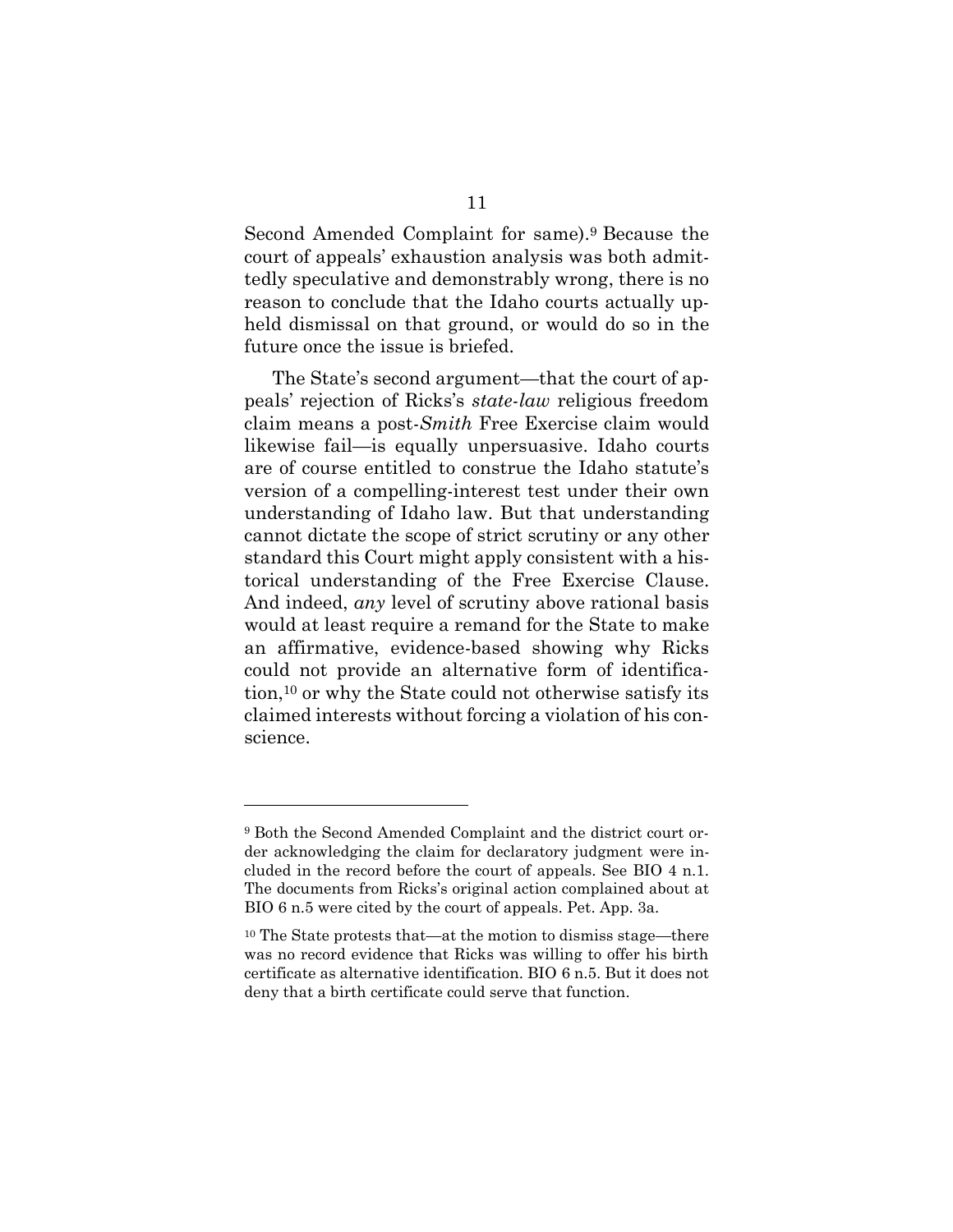Moreover, factfinding will reveal that Ricks easily can be accommodated. The State already allows some individuals seeking other kinds of licenses to use their birth certificates in place of Social Security numbers. Idaho Code § 73-122. There is no obvious reason it couldn't do the same with contractors who have religious objections. And even if Social Security numbers were essential, the State can obtain them on its own. Idaho Code § 49-203(4)(a) (authorizing any state agency, "in carrying out its functions," to obtain Social Security numbers from state motor vehicle and driver records); Office of Child Support Enforcement, Dep't of Health & Human Servs., *Handbook on Child Support Enforcement* 11, https://perma.cc/E85Y-8286 (state child-support agencies can obtain Social Security numbers of deadbeat parents from the Federal Parent Locator Service using information that appears on birth certificate). The State's insistence that Ricks violate his religious beliefs to provide what the State could get itself vividly illustrates the danger *Smith* poses for minority religious practices.